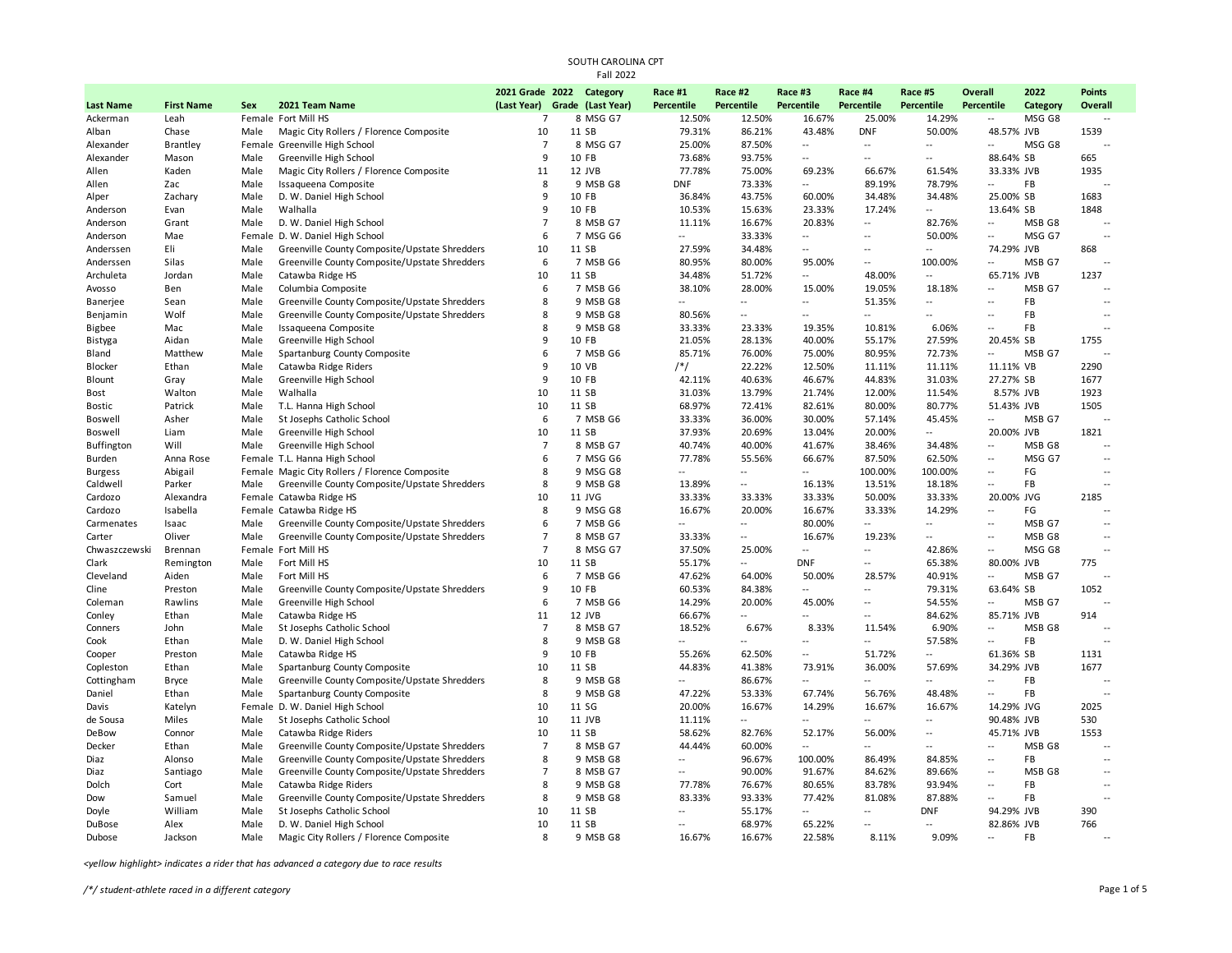|                  |                   |             |                                                      | 2021 Grade 2022               | Category | Race #1                  | Race #2        | Race #3                  | Race #4                   | Race #5                  | Overall                  | 2022     | <b>Points</b>            |
|------------------|-------------------|-------------|------------------------------------------------------|-------------------------------|----------|--------------------------|----------------|--------------------------|---------------------------|--------------------------|--------------------------|----------|--------------------------|
| <b>Last Name</b> | <b>First Name</b> | Sex         | 2021 Team Name                                       | (Last Year) Grade (Last Year) |          | Percentile               | Percentile     | Percentile               | Percentile                | <b>Percentile</b>        | Percentile               | Category | Overall                  |
| DuBose           | Sarah             |             | Female D. W. Daniel High School                      | 11                            | 12 JVG   | Ξ.                       | 100.00%        | <b>DNF</b>               | $\overline{a}$            | $\overline{\phantom{a}}$ | 60.00% JVG               |          | 521                      |
| Duncan           | <b>Brody</b>      | Male        | Charleston Composite                                 | 9                             | 10 FB    | 68.42%                   | ÷.             | $\overline{\phantom{a}}$ | $\overline{a}$            | $\overline{\phantom{a}}$ | 97.73% SB                |          | 344                      |
| Durelle          | Dillon            | Male        | Spartanburg County Composite                         | 9                             | 10 FB    | 57.89%                   | 56.25%         | 53.33%                   | 65.52%                    | 86.21%                   | 40.91% SB                |          | 1530                     |
| Dzhur            | Joseph            | Male        | Spartanburg County Composite                         | 11                            | 12 JVB   | 83.33%                   | 66.67%         | 76.92%                   | 83.33%                    | $\overline{\phantom{a}}$ | 42.86% JVB               |          | 1851                     |
| Edge             | Tristan           | Male        | Greenville High School                               | 11                            | 12 JVB   | $\overline{a}$           | 41.67%         | 38.46%                   | 41.67%                    | $\overline{a}$           | 47.62% JVB               |          | 1512                     |
| Edge             | Vincent           | Male        | Greenville High School                               | 8                             | 9 MSB G8 | 8.33%                    | 10.00%         | 9.68%                    | 16.22%                    | 24.24%                   | $\sim$                   | FB       |                          |
| Edsall           | Calvin            | Male        | D. W. Daniel High School                             | 9                             | 10 FB    | 92.11%                   | щ.             | 83.33%                   | 79.31%                    | 89.66%                   | 54.55% SB                |          | 1362                     |
| Egli             | Ethan             | Male        | Greenville County Composite/Upstate Shredders        | 10                            | 11 SB    | 62.07%                   | 65.52%         | 78.26%                   | 60.00%                    | 76.92%                   | 42.86% JVB               |          | 1556                     |
| Enders           | Collin            | Male        | Walhalla                                             | 10                            | 11 SB    | 20.69%                   | 17.24%         | 34.78%                   | 8.00%                     | 15.38%                   | 11.43% JVB               |          | 1907                     |
| Erlenkeuser      | Serra             |             | Female T.L. Hanna High School                        | $\overline{7}$                | 8 MSG G7 | 62.50%                   | 50.00%         | $\overline{a}$           |                           | $\overline{a}$           | $\overline{\phantom{a}}$ | MSG G8   |                          |
| Eubanks          | Peter             | Male        | Fort Mill HS                                         | 8                             | 9 MSB G8 | 5.56%                    | 6.67%          | 6.45%                    | 2.70%                     | 3.03%                    | $\mathbb{L}$             | FB       | $\sim$ $\sim$            |
| Feemster         | Evan              | Male        | Spartanburg County Composite                         | 10                            | 11 SB    | 65.52%                   | 62.07%         | 69.57%                   | 68.00%                    | 69.23%                   | 40.00% JVB               |          | 1560                     |
| Feltus           | Sidney            | Male        | D. W. Daniel High School                             | 10                            | 11 SB    | 82.76%                   | 79.31%         | 91.30%                   | 88.00%                    | 88.46%                   | 60.00% JVB               |          | 1462                     |
| Flippin          | Jack              | Male        | Spartanburg County Composite                         | 9                             | 10 FB    |                          | ÷.             | u.                       | $\overline{a}$            | 20.69%                   | 90.91% SB                |          | 456                      |
| Fogleman         | Patrick           | Male        | Greenville County Composite/Upstate Shredders        | $\overline{7}$                | 8 MSB G7 | 3.70%                    | 3.33%          | 4.17%                    | 3.85%                     | 3.45%                    | $\overline{\phantom{a}}$ | MSB G8   | $\overline{\phantom{a}}$ |
| Fordree          | Parker            | Male        | D. W. Daniel High School                             | 8                             | 9 MSB G8 | Ξ.                       | $\overline{a}$ | $\overline{a}$           | 59.46%                    | $\overline{a}$           | $\overline{\phantom{a}}$ | FB       | $\overline{\phantom{a}}$ |
| Fowler           | Erich             | Male        | Magic City Rollers / Florence Composite              | 8                             | 9 MSB G8 | 61.11%                   | щ.             | 70.97%                   | 97.30%                    | 72.73%                   | $\overline{\phantom{a}}$ | FB       |                          |
| <b>Fransen</b>   | Carter            | <b>Male</b> | T.L. Hanna High School                               | 11                            | 12 JVB   | 22.22%                   | 16.67%         | 23.08%                   | 16.67%                    | 7.69%                    | 9.52% VB                 |          | 2146                     |
| Fritz            | Kai               | Male        | Greenville County Composite/Upstate Shredders        | 9                             | 10 FB    | 84.21%                   | 90.63%         | 90.00%                   | 93.10%                    | 72.41%                   | 50.00% SB                |          | 1402                     |
| Galbreath        | Beatrice          |             | Female Greenville High School                        | 10                            | 11 JVG   | 66.67%                   | 66.67%         | <b>DNF</b>               | 100.00%                   | 66.67%                   | 40.00% JVG               |          | 2120                     |
| Galbreath        | Crockett          | Male        | St Josephs Catholic School                           | 6                             | 7 MSB G6 | 23.81%                   | 32.00%         | 40.00%                   | 42.86%                    | 59.09%                   | $\sim$                   | MSB G7   | $\sim$                   |
| Galbreath        | Laura Kate        |             | Female Greenville High School                        | 8                             | 9 MSG G8 | 33.33%                   | 40.00%         | 33.33%                   | 16.67%                    | 28.57%                   | $\sim$                   | FG       | $\sim$ $\sim$            |
| Gandolfo         | Tess              |             | Female Greenville County Composite/Upstate Shredders | $\overline{7}$                | 8 MSG G7 | $\sim$                   |                | 100.00%                  | $\overline{\phantom{a}}$  | ÷.                       | $\overline{\phantom{a}}$ | MSG G8   | $\overline{a}$           |
| Gault            | George            | Male        | Charleston Composite                                 | 8                             | 9 MSB G8 | 86.11%                   | 90.00%         | 90.32%                   | 91.89%                    | Ξ.                       | $\overline{\phantom{a}}$ | FB       |                          |
| Gault            | Sam               | Male        | Charleston Composite                                 | 10                            | 11 SB    | <b>DNF</b>               | щ.             | $\overline{\phantom{a}}$ | $\overline{\phantom{a}}$  | $\overline{a}$           | 100.00% JVB              |          | $\Omega$                 |
| Ghiringhelli     | Jaden             | <b>Male</b> | <b>Catawba Ridge Riders</b>                          | 9                             | $10$ FB  | 5.26%                    | 6.25%          | 6.67%                    | 6.90%                     | 6.90%                    | 4.55% JVB                |          | 1985                     |
| Ghiringhelli     | Riley             |             | Female Fort Mill HS                                  | $\overline{7}$                | 8 MSG G7 | 87.50%                   | 100.00%        | 50.00%                   | $\sim$                    | 85.71%                   | $\overline{\phantom{a}}$ | MSG G8   | $\overline{a}$           |
| Goatley          | Ted               | Male        | Greenville High School                               | 9                             | 10 FB    | 28.95%                   | 21.88%         | 30.00%                   | 27.59%                    | ÷.                       | 22.73% SB                |          | 1743                     |
| Greene           | Alex              | Male        | Greenville County Composite/Upstate Shredders        | 9                             | 10 FB    | $\sim$                   | $\overline{a}$ | $\overline{a}$           | $\sim$                    | 37.93%                   | 95.45% SB                |          | 420                      |
| Greene           | Ryan              | Male        | Greenville County Composite/Upstate Shredders        | 8                             | 9 MSB G8 | $\sim$                   | 40.00%         | 48.39%                   | 29.73%                    | 36.36%                   | $\overline{\phantom{a}}$ | FB       |                          |
| Gruber           | Douglas           | Male        | Charleston Composite                                 | 10                            | 11 SB    | 86.21%                   | щ.             | 60.87%                   | 76.00%                    | 73.08%                   | 54.29% JVB               |          | 1500                     |
| Gruber           | William           | Male        | Charleston Composite                                 | 8                             | 9 MSB G8 | 69.44%                   |                | 83.87%                   | 75.68%                    | 81.82%                   | $\sim$                   | FB       |                          |
| Gruner           | Aidan             | Male        | Columbia Composite                                   | 11                            | 12 JVB   | 27.78%                   | 25.00%         | 30.77%                   | 33.33%                    | 15.38%                   | 14.29% JVB               |          | 2100                     |
| Hane             | George            | Male        | Catawba Ridge Riders                                 | 6                             | 7 MSB G6 | 28.57%                   | 16.00%         | 25.00%                   | 23.81%                    | 22.73%                   | $\overline{\phantom{a}}$ | MSB G7   | $\overline{a}$           |
| Hane             | Wesley            | Male        | Catawba Ridge Riders                                 | 8                             | 9 MSB G8 | 19.44%                   | 26.67%         | 25.81%                   | 35.14%                    | 39.39%                   | $\sim$                   | FB       | $\overline{\phantom{a}}$ |
| Hanson           | Matthew           | Male        | Greenville County Composite/Upstate Shredders        | 10                            | 11 SB    | 13.79%                   | 3.45%          | 4.35%                    | 4.00%                     | 3.85%                    | 2.86% JVB                |          | 2025                     |
| Harper           | Banner            | Male        | Greenville High School                               | 8                             | 9 MSB G8 | 66.67%                   | 36.67%         | 35.48%                   | 48.65%                    | 45.45%                   | $\overline{\phantom{a}}$ | FB       |                          |
| Hartford         | Daniel            | Male        | Horry County Composite                               | 9                             | 10 FB    | 86.84%                   | 100.00%        | 96.67%                   | 96.55%                    | $\overline{a}$           | 56.82% SB                |          | 1311                     |
| Heath            | Tristan           | Male        | T.L. Hanna High School                               | 9                             | 10 FB    | 26.32%                   | 31.25%         | $\overline{\phantom{a}}$ | $\sim$                    | $\overline{a}$           | 75.00% SB                |          | 854                      |
| Helfrich         | Olivia            |             | Female Fort Mill HS                                  | $\mathbf{q}$                  | 10 FG    | 25.00%                   | 25.00%         | 25.00%                   | 25.00%                    | 25.00%                   | 25.00% SG                |          | 2025                     |
| Heller           | Adam              | Male        | Charleston Composite                                 | $\overline{7}$                | 8 MSB G7 | 66.67%                   | 46.67%         | 83.33%                   | $\overline{\phantom{a}}$  | 65.52%                   | $\overline{\phantom{a}}$ | MSB G8   |                          |
| Henderson        | Connor            | Male        | T.L. Hanna High School                               | 11                            | 12 JVB   | 72.22%                   | щ.             | 84.62%                   | $\overline{\phantom{a}}$  | 53.85%                   | 52.38% JVB               |          | 1396                     |
| Henderson        | Sawyer            | Male        | Catawba Ridge Riders                                 | 10                            | 11 SB    | 51.72%                   | 44.83%         | $\overline{\phantom{a}}$ | 72.00%                    | 46.15%                   | 37.14% JVB               |          | 1598                     |
| Hendrick         | Jackson           | Male        | Columbia Composite                                   | 6                             | 7 MSB G6 | 42.86%                   | 52.00%         | 60.00%                   | 52.38%                    | 36.36%                   | $\sim$                   | MSB G7   | $\overline{a}$           |
| Herring          | <b>Beckett</b>    | Male        | Fort Mill HS                                         | 6                             | 7 MSB G6 | 4.76%                    | 4.00%          | 5.00%                    | 4.76%                     | 4.55%                    | $\sim$                   | MSB G7   | $\sim$                   |
| Hess             | Isabella          |             | Female Magic City Rollers / Florence Composite       | 9                             | 10 FG    | 100.00%                  | 100.00%        | 100.00%                  | 100.00%                   | 100.00%                  | 100.00% SG               |          | 1913                     |
| Hess             | Julian            | Male        | Magic City Rollers / Florence Composite              | 8                             | 9 MSB G8 | 75.00%                   | 100.00%        | 87.10%                   | 78.38%                    | 96.97%                   | $\sim$                   | FB       |                          |
| Hess             | Nicholas          | Male        | Magic City Rollers / Florence Composite              | 10                            | 11 SB    | 72.41%                   | 48.28%         | 56.52%                   | 40.00%                    | 26.92%                   | 28.57% JVB               |          | 1710                     |
| Hewett           | Connor            | Male        | Magic City Rollers / Florence Composite              | 6                             | 7 MSB G6 | 100.00%                  | 100.00%        | $\overline{a}$           | 100.00%                   | 95.45%                   | $\overline{\phantom{a}}$ | MSB G7   |                          |
| Hinson           | Joel              | Male        | Greenville High School                               | $\overline{7}$                | 8 MSB G7 | $\mathbb{L}$             | Щ.             | 45.83%                   | $\mathbb{Z}^{\mathbb{Z}}$ | 72.41%                   | $\overline{\phantom{a}}$ | MSB G8   | $\sim$                   |
| Hock             | lan               | Male        | Columbia Composite                                   | q                             | 10 FB    | 44.74%                   | 59.38%         | 73.33%                   | 48.28%                    | 41.38%                   | 34.09% SB                |          | 1601                     |
| Hoenig           | Graham            | Male        | Spartanburg County Composite                         | 8                             | 9 MSB G8 | 72.22%                   | ÷.             | $\overline{\phantom{a}}$ | 72.97%                    | ÷.                       | $\sim$                   | FB       |                          |
| Hoover-Dempsey   | Max               | Male        | St Josephs Catholic School                           | 10                            | 11 SB    | $\overline{\phantom{a}}$ | 93.10%         | ÷.                       | $\overline{\phantom{a}}$  | $\overline{a}$           | 97.14% JVB               |          | 340                      |
| Houck            | Graham            | Male        | St Josephs Catholic School                           | 10                            | 11 SB    | 10.34%                   | 6.90%          | 8.70%                    | $\overline{\phantom{a}}$  | 7.69%                    | 5.71% JVB                |          | 1951                     |
| Howell           | Robert            | Male        | Greenville County Composite/Upstate Shredders        | 8                             | 9 MSB G8 | 25.00%                   | 30.00%         | 58.06%                   | 45.95%                    | 27.27%                   | $\overline{\phantom{a}}$ | FB       |                          |
| Hughes           | Annie             |             | Female Anderson Composite                            | 11                            | 12 JVG   | 100.00%                  | ÷.             | $\overline{a}$           | $\sim$ $\sim$             | $\overline{a}$           | 60.00% JVG               |          | 521                      |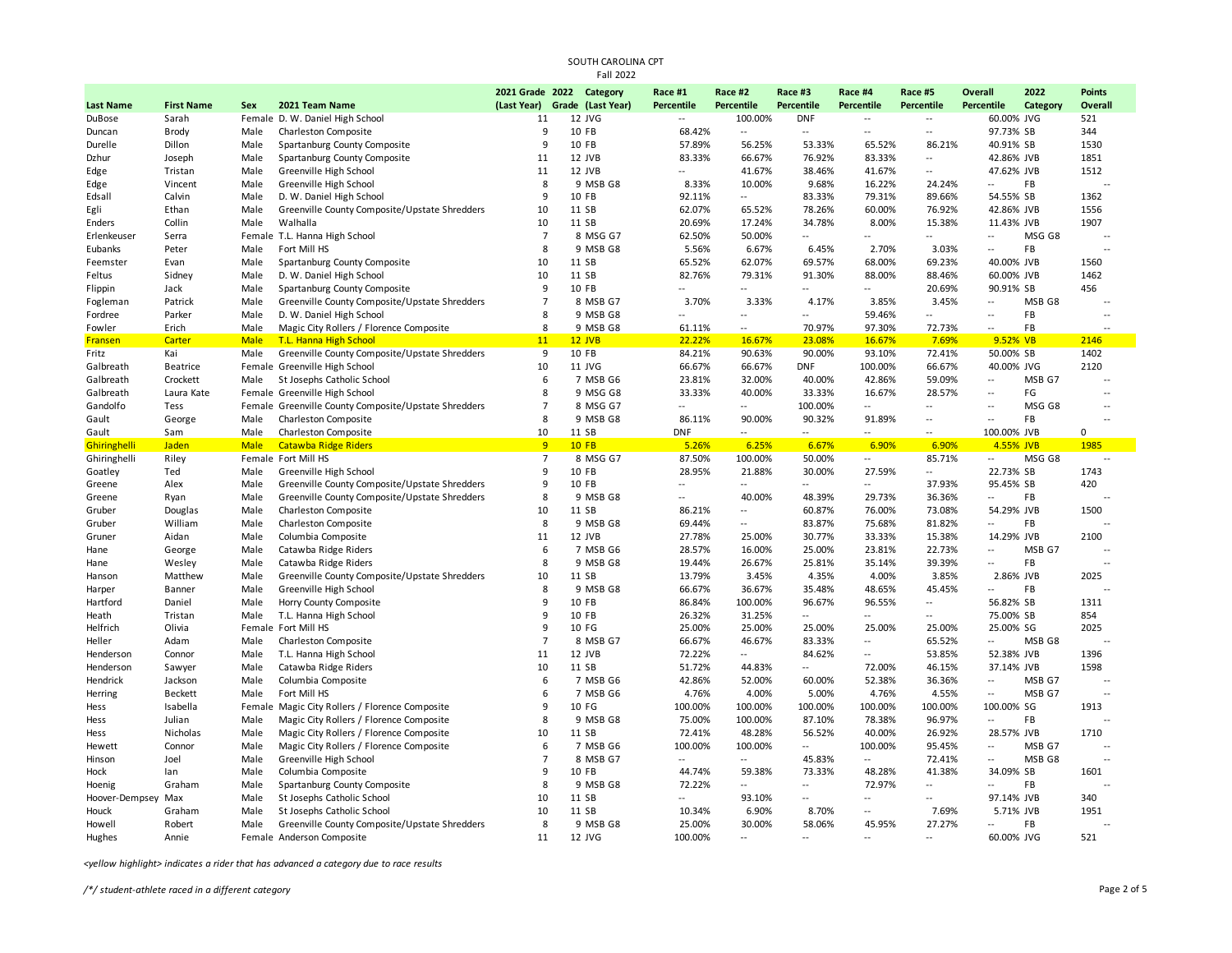|                            | SOUTH CAROLINA CPT<br><b>Fall 2022</b> |        |                                                 |                          |  |                               |                          |                                               |                          |                          |                          |                                               |                |                                     |
|----------------------------|----------------------------------------|--------|-------------------------------------------------|--------------------------|--|-------------------------------|--------------------------|-----------------------------------------------|--------------------------|--------------------------|--------------------------|-----------------------------------------------|----------------|-------------------------------------|
|                            |                                        |        |                                                 | 2021 Grade 2022 Category |  |                               | Race #1                  | Race #2                                       | Race #3                  | Race #4                  | Race #5                  | Overall                                       | 2022           | <b>Points</b>                       |
| <b>Last Name</b><br>Hughes | <b>First Name</b><br>Emiline           | Sex    | 2021 Team Name<br>Female T.L. Hanna High School | (Last Year)<br>8         |  | Grade (Last Year)<br>9 MSG G8 | Percentile<br>50.00%     | <b>Percentile</b><br>$\overline{\phantom{a}}$ | Percentile<br>50.00%     | Percentile<br>50.00%     | Percentile<br>42.86%     | <b>Percentile</b><br>$\overline{\phantom{a}}$ | Category<br>FG | Overall<br>$\overline{\phantom{a}}$ |
| Hughes                     | Jane                                   |        | Female Anderson Composite                       | 6                        |  | 7 MSG G6                      | 33.33%                   | 44.44%                                        | 50.00%                   | 25.00%                   | 37.50%                   | $\sim$                                        | MSG G7         | $\ddotsc$                           |
| Hulbert                    | Brady                                  | Male   | Catawba Ridge HS                                | 10                       |  | 11 SB                         | 96.55%                   | 96.55%                                        | <b>DNF</b>               | 96.00%                   | 96.15%                   | 62.86% JVB                                    |                | 1372                                |
| Hunt                       | Coley                                  | Male   | Greenville High School                          | $\overline{7}$           |  | 8 MSB G7                      | $\overline{\phantom{a}}$ | 23.33%                                        | 33.33%                   | 23.08%                   | 17.24%                   | $\sim$                                        | MSB G8         |                                     |
| Hyatt                      | Stone                                  | Male   | D. W. Daniel High School                        | 10                       |  | 11 SB                         | 41.38%                   | 24.14%                                        | 26.09%                   | 28.00%                   | 30.77%                   | 22.86% JVB                                    |                | 1818                                |
| Hyatt                      | Will                                   | Male   | D. W. Daniel High School                        | 6                        |  | 7 MSB G6                      | 95.24%                   | 92.00%                                        | 100.00%                  | $\overline{a}$           | 90.91%                   | $\sim$                                        | MSB G7         |                                     |
| Ickes                      | Owen                                   | Male   | D. W. Daniel High School                        | 9                        |  | 10 FB                         | 76.32%                   | 96.88%                                        | 93.33%                   | 89.66%                   | 82.76%                   | 52.27% SB                                     |                | 1389                                |
| Isenbarg                   | Sierra                                 |        | Female Catawba Ridge HS                         | 10                       |  | 11 SG                         | 80.00%                   | 100.00%                                       | 85.71%                   | 100.00%                  | 100.00%                  | 71.43% JVG                                    |                | 1865                                |
| Ivey                       | Murphy                                 | Male   | St Josephs Catholic School                      | 9                        |  | 10 FB                         | 18.42%                   | $\overline{\phantom{a}}$                      | 20.00%                   | $\overline{a}$           | $\overline{\phantom{a}}$ | 72.73% SB                                     |                | 904                                 |
| Jaynes                     | Cordelia                               |        | Female Charleston Composite                     | $\overline{7}$           |  | 8 MSG G7                      | 50.00%                   | 37.50%                                        | 33.33%                   | 50.00%                   | 28.57%                   | $\overline{a}$                                | MSG G8         | $\overline{a}$                      |
| Jaynes                     | Tillie                                 |        | Female Charleston Composite                     | $\overline{7}$           |  | 8 MSG G7                      | 75.00%                   | 75.00%                                        | 83.33%                   | 100.00%                  | 71.43%                   | $\overline{\phantom{a}}$                      | MSG G8         | $\overline{a}$                      |
| Johnson                    | Brody                                  | Male   | Greenville High School                          | $\overline{7}$           |  | 8 MSB G7                      | 29.63%                   | 43.33%                                        | 66.67%                   | 57.69%                   | 31.03%                   |                                               | MSB G8         | $\sim$                              |
| Jones                      | Cristian                               | Male   | T.L. Hanna High School                          | 8                        |  | 9 MSB G8                      | 91.67%                   | 80.00%                                        | 74.19%                   | 67.57%                   | 63.64%                   | $\sim$                                        | FB             |                                     |
| Kadish                     | Jack                                   | Male   | Fort Mill HS                                    | 9                        |  | 10 FB                         | <b>DNF</b>               | $\sim$                                        | $\ddot{\phantom{a}}$     | Ц.                       | $\overline{\phantom{a}}$ | 100.00% SB                                    |                | 0                                   |
| Kaplan                     | Nico                                   | Male   | Catawba Valley Riders Composite Team            | $\overline{7}$           |  | 8 MSB G7                      | $\overline{\phantom{a}}$ | 66.67%                                        | 70.83%                   | 76.92%                   | 68.97%                   |                                               | MSB G8         | $\overline{a}$                      |
| Kaspar                     | Wyatt                                  | Male   | Greenville High School                          | 10                       |  | 11 SB                         | 24.14%                   | 27.59%                                        | 17.39%                   | 24.00%                   | 19.23%                   | 17.14% JVB                                    |                | 1865                                |
| Keady                      | Nolan                                  | Male   | Catawba Ridge HS                                | $\overline{7}$           |  | 8 MSB G7                      | 55.56%                   | 36.67%                                        | 62.50%                   | 53.85%                   | 51.72%                   | $\overline{a}$                                | MSB G8         |                                     |
| Keipper                    | Kaleb                                  | Male   | Spartanburg County Composite                    | $\overline{7}$           |  | 8 MSB G7                      | 88.89%                   | 70.00%                                        | 79.17%                   | 73.08%                   | 75.86%                   | $\overline{\phantom{a}}$                      | MSB G8         | $\ddotsc$                           |
| Kimak                      | Lucas                                  | Male   | Greenville High School                          | 8                        |  | 9 MSB G8                      | 38.89%                   | 56.67%                                        | 54.84%                   | --                       | 54.55%                   |                                               | FB             | $\ddotsc$                           |
| Kimak                      | Spencer                                | Male   | Greenville High School                          | 11                       |  | 12 JVB                        | 44.44%                   | 50.00%                                        | 46.15%                   | Ξ.                       | 46.15%                   | 23.81% JVB                                    |                | 1969                                |
| King                       | Mason                                  | Male   | Columbia Composite                              | 10                       |  | 11 SB                         | 75.86%                   | 89.66%                                        | 86.96%                   | 84.00%                   | 84.62%                   | 57.14% JVB                                    |                | 1480                                |
| King                       | Victor                                 | Male   | Columbia Composite                              | $\overline{7}$           |  | 8 MSB G7                      | 100.00%                  | 96.67%                                        | 100.00%                  | 100.00%                  | 96.55%                   | $\overline{\phantom{a}}$                      | MSB G8         |                                     |
| Koeppe                     | Luisa                                  |        | Female Fort Mill HS                             | 8                        |  | 9 MSG G8                      | 83.33%                   | 100.00%                                       | 83.33%                   | 66.67%                   | 71.43%                   | $\overline{\phantom{a}}$                      | FG             | $\ddotsc$                           |
| Koeppe                     | Sophia                                 |        | Female Fort Mill HS                             | 6                        |  | 7 MSG G6                      | 66.67%                   | 88.89%                                        | 83.33%                   | 100.00%                  | 87.50%                   | $\overline{a}$                                | MSG G7         | $\sim$                              |
| Kolowith                   | Sawyer                                 | Male   | Columbia Composite                              | 9                        |  | 10 FB                         | 50.00%                   | 37.50%                                        | 56.67%                   | $\overline{\phantom{a}}$ | 55.17%                   | 38.64% SB                                     |                | 1564                                |
| Kragthorpe                 | Eston                                  | Male   | Horry County Composite                          | 8                        |  | 9 MSB G8                      | 63.89%                   | $\overline{\phantom{a}}$                      | $\sim$                   | Ξ.                       | $\sim$                   | $\sim$                                        | FB             |                                     |
| Lainey                     | Oliviya                                |        | Female Horry County Composite                   | 10                       |  | 11 SG                         | 100.00%                  | $\sim$                                        | 100.00%                  | --                       | 83.33%                   | 100.00% JVG                                   |                | 1376                                |
| Lanning                    | Alan                                   | Male   | Walhalla                                        | $\overline{7}$           |  | 8 MSB G7                      | 81.48%                   | 83.33%                                        |                          | 65.38%                   | 62.07%                   | $\overline{\phantom{a}}$                      | MSB G8         |                                     |
| Lanuto                     | Miranda                                |        | Female Catawba Ridge HS                         | 9                        |  | 10 FG                         | 50.00%                   | 50.00%                                        | 75.00%                   | 75.00%                   | 50.00%                   | 50.00% SG                                     |                | 1976                                |
| Lawrimore                  | James                                  | Male   | Charleston Composite                            | 9                        |  | 10 FB                         | 89.47%                   | 71.88%                                        | 86.67%                   | 82.76%                   | 68.97%                   | 45.45% SB                                     |                | 1447                                |
| Lawson                     | Jacob                                  | Male   | D. W. Daniel High School                        | 9                        |  | 10 FB                         | 71.05%                   | 87.50%                                        | $\overline{\phantom{a}}$ | $\overline{a}$           | 75.86%                   | 68.18% SB                                     |                | 1036                                |
| Leduc                      | Tessa                                  |        | Female Powdersville Composite                   | 10                       |  | 11 SG                         | 60.00%                   | 33.33%                                        | 28.57%                   | 50.00%                   | 50.00%                   | 42.86% JVG                                    |                | 1967                                |
| Lesko                      | Daniel                                 | Male   | Horry County Composite                          | 9                        |  | 10 FB                         | 47.37%                   | 53.13%                                        | 43.33%                   | 41.38%                   | 44.83%                   | 29.55% SB                                     |                | 1640                                |
| Link                       | Cecilia                                |        | Female Greenville High School                   | 9                        |  | 10 FG                         | 75.00%                   | 75.00%                                        | 50.00%                   | 50.00%                   | 75.00%                   | 75.00% SG                                     |                | 1967                                |
| Lominack                   | Hampton                                | Male   | Greenville High School                          | 6                        |  | 7 MSB G6                      | 76.19%                   | 84.00%                                        | 85.00%                   | $\overline{\phantom{a}}$ | $\overline{a}$           | $\overline{a}$                                | MSB G7         | $\sim$                              |
| Lovell                     | Elijah                                 | Male   | D. W. Daniel High School                        | 10                       |  | 11 SB                         | $\overline{\phantom{a}}$ | 58.62%                                        | $\sim$                   | 64.00%                   | 53.85%                   | 71.43% JVB                                    |                | 1177                                |
| Lummus                     | Helen                                  |        | Female Horry County Composite                   | $\overline{7}$           |  | 8 MSG G7                      | $\sim$                   | $\sim$                                        | $\sim$                   | $\overline{\phantom{a}}$ | 100.00%                  | $\overline{a}$                                | MSG G8         | $\sim$                              |
| MacMillan                  | Ethan                                  | Male   | Issaqueena Composite                            | $\overline{7}$           |  | 8 MSB G7                      | $\overline{\phantom{a}}$ | 56.67%                                        | $\sim$                   | 50.00%                   | 41.38%                   | $\overline{a}$                                | MSB G8         | $\sim$                              |
| MacRae                     | Emma                                   |        | Female D. W. Daniel High School                 | 10                       |  | 11 SG                         | $\sim$                   | 66.67%                                        | 42.86%                   | 83.33%                   | Щ.                       | 85.71% JVG                                    |                | 1417                                |
| Maeger                     | Logan                                  | Male   | T.L. Hanna High School                          | 6                        |  | 7 MSB G6                      | $\overline{\phantom{a}}$ | 88.00%                                        | 90.00%                   | 90.48%                   | 86.36%                   | $\overline{\phantom{a}}$                      | MSB G7         | $\overline{a}$                      |
| Mallett                    | Ben                                    | Male   | Catawba Ridge Riders                            | 9                        |  | 10 VB                         | $/*/$                    | 11.11%                                        | 25.00%                   | 33.33%                   | 33.33%                   | 33.33% VB                                     |                | 2252                                |
| Maloney                    | Lauren                                 |        | Female Catawba Ridge Riders                     | 6                        |  | 7 MSG G6                      | 11.11%                   | 11.11%                                        | 16.67%                   | 12.50%                   | 12.50%                   | $\overline{\phantom{a}}$                      | MSG G7         | $\sim$                              |
| Maness                     | Will                                   | Male   | Greenville High School                          | 8                        |  | 9 MSB G8                      | 2.78%                    | 3.33%                                         | 3.23%                    | 5.41%                    | 15.15%                   | $\overline{\phantom{a}}$                      | <b>FB</b>      | $\sim$                              |
| Manne                      | Siddharth                              | Male   | Greenville County Composite/Upstate Shredders   | $\overline{7}$           |  | 8 MSB G7                      | 92.59%                   | 93.33%                                        | 95.83%                   | ш.                       | $\overline{\phantom{a}}$ | Ξ.                                            | MSB G8         | $\ddotsc$                           |
| Martin                     | William                                | Male   | Fort Mill HS                                    | 8                        |  | 9 MSB G8                      | 11.11%                   | 13.33%                                        | 12.90%                   | 18.92%                   | 30.30%                   | $\overline{a}$                                | FB             |                                     |
| Mascarin                   | Jacob                                  | Male   | Charleston Composite                            | 9                        |  | 10 FB                         |                          | $\overline{\phantom{a}}$                      | $\ddot{\phantom{a}}$     | 86.21%                   | 65.52%                   | 79.55% SB                                     |                | 723                                 |
| Mascarin                   | Matteo                                 | Male   | Charleston Composite                            | 11                       |  | 12 JVB                        | 94.44%                   | $\overline{\phantom{a}}$                      | $\overline{a}$           | 100.00%                  | 100.00%                  | 61.90% JVB                                    |                | 1327                                |
| Mathis                     | Charlie                                | Male   | Walhalla                                        | 6                        |  | 7 MSB G6                      | 90.48%                   | 96.00%                                        | $\overline{a}$           | 95.24%                   | 81.82%                   | $\overline{a}$                                | MSB G7         | $\ddotsc$                           |
| Mathis                     | Joe                                    | Male   | Walhalla                                        | $\overline{7}$           |  | 8 MSB G7                      | 85.19%                   | 86.67%                                        | $\overline{\phantom{a}}$ | 96.15%                   | 86.21%                   | Ξ.                                            | MSB G8         | $\ddotsc$                           |
| Matson                     | Ansley                                 | Female | Greenville County Composite/Upstate Shredders   | 6                        |  | 7 MSG G6                      | 22.22%                   | 22.22%                                        | 33.33%                   | 37.50%                   | 25.00%                   | $\ddotsc$                                     | MSG G7         | $\ddotsc$                           |
| Matson                     | Carsten                                | Male   | Greenville County Composite/Upstate Shredders   | 8                        |  | 9 MSB G8                      | 50.00%                   | $\overline{\phantom{a}}$                      | $\sim$                   | 62.16%                   | $\overline{\phantom{a}}$ | $\overline{a}$                                | FB             | $\sim$                              |
| McCarthy                   | Brayden                                | Male   | Issaqueena Composite                            | 9                        |  | 10 FB                         | 31.58%                   | 25.00%                                        | 63.33%                   | 31.03%                   | 17.24%                   | 15.91% SB                                     |                | 1778                                |
| McClure                    | Cameron                                | Male   | Catawba Ridge Riders                            | $\overline{7}$           |  | 8 MSB G7                      | 59.26%                   | $\sim$                                        | $\sim$                   | 69.23%                   | 48.28%                   | $\overline{\phantom{a}}$                      | MSB G8         | $\sim$                              |
| McConchie                  | Ben                                    | Male   | Greenville High School                          | 10                       |  | 11 JVB                        | 16.67%                   | $\overline{\phantom{a}}$                      | 7.69%                    | $\overline{a}$           | $\sim$                   | 66.67% JVB                                    |                | 1061                                |
| McConville                 | Lane                                   | Male   | Greenville High School                          | $\overline{7}$           |  | 8 MSB G7                      | 37.04%                   | 30.00%                                        | 37.50%                   | 42.31%                   | 55.17%                   | $\overline{a}$                                | MSB G8         | $\sim$                              |
| McCown                     | Aidan                                  | Male   | Magic City Rollers / Florence Composite         | 9                        |  | 10 FB                         | 78.95%                   | 65.63%                                        | 66.67%                   | 58.62%                   | 58.62%                   | 40.91% SB                                     |                | 1530                                |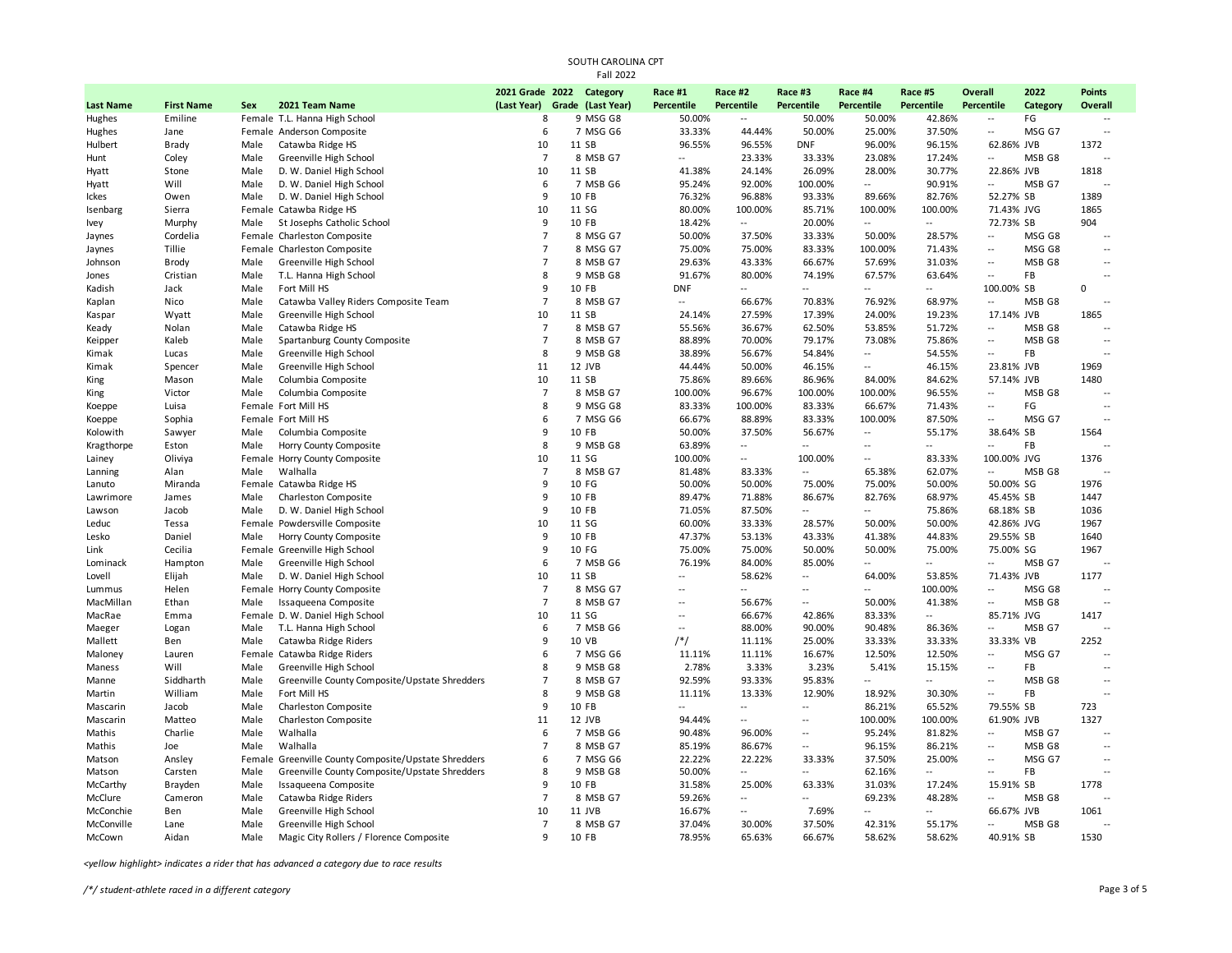|                  |                       |                     |                                                              | 2021 Grade 2022 Category      |              | Race #1         | Race #2                  | Race #3                  | Race #4                            | Race #5                   | Overall                  | 2022     | <b>Points</b>            |
|------------------|-----------------------|---------------------|--------------------------------------------------------------|-------------------------------|--------------|-----------------|--------------------------|--------------------------|------------------------------------|---------------------------|--------------------------|----------|--------------------------|
| <b>Last Name</b> | <b>First Name</b>     | Sex                 | 2021 Team Name                                               | (Last Year) Grade (Last Year) |              | Percentile      | Percentile               | <b>Percentile</b>        | Percentile                         | Percentile                | Percentile               | Category | Overall                  |
| <b>McDonald</b>  | Will                  | Male                | <b>Anderson Composite</b>                                    | 10                            | $11$ JVB     | 5.56%           | 8.33%                    | 15.38%                   | 8.33%                              | 69.23%                    | 4.76% VB                 |          | 2175                     |
| Meadors          | JB                    | Male                | Greenville County Composite/Upstate Shredders                | $\overline{7}$                | 8 MSB G7     | --              | 10.00%                   | 25.00%                   | 61.54%                             | 24.14%                    | $\sim$                   | MSB G8   | $\overline{a}$           |
| <b>MERRITT</b>   | Casey                 | Male                | Anderson Composite                                           | 8                             | 9 MSB G8     | 41.67%          | 63.33%                   | 61.29%                   | 43.24%                             | 66.67%                    | $\sim$                   | FB       | $\overline{a}$           |
| Middaugh         | Christopher           | Male                | Greenville County Composite/Upstate Shredders                | 6                             | 7 MSB G6     | 19.05%          | 12.00%                   | 55.00%                   | 33.33%                             | 27.27%                    | $\sim$                   | MSB G7   | $\sim$                   |
| Miller           | Aiden                 | Male                | Catawba Ridge Riders                                         | $\mathbf{R}$                  | 9 MSB G8     | 52.78%          | $\overline{\phantom{a}}$ | 64.52%                   | 54.05%                             | $\sim$                    | $\sim$ $\sim$            | FB       | $\overline{a}$           |
| Mims             | Eliott                | Male                | Greenville High School                                       | $\overline{7}$                | 8 MSB G7     | 48.15%          | 26.67%                   | $\overline{a}$           | 30.77%                             | 13.79%                    | $\sim$ $\sim$            | MSB G8   | $\sim$                   |
| Mims             | Jack                  | Male                | Greenville High School                                       | 9                             | 10 FB        | Ξ.              | 78.13%                   | 76.67%                   | $\overline{\phantom{a}}$           | $\overline{a}$            | 84.09% SB                |          | 704                      |
| Minnich          | Zach                  | Male                | Fort Mill HS                                                 | 10                            | 11 SB        | 17.24%          | 10.34%                   | 30.43%                   | 16.00%                             | 23.08%                    | 14.29% JVB               |          | 1898                     |
| Misseldine       | Tye                   | Male                | Magic City Rollers / Florence Composite                      | 8                             | 9 MSB G8     | 88.89%          | 83.33%                   | 93.55%                   | 100.00%                            | 90.91%                    | $\overline{\phantom{a}}$ | FB       |                          |
| Moeder           | Micah                 | Male                | Greenville County Composite/Upstate Shredders                | 11                            | 12 JVB       | <b>DNF</b>      | <b>DNF</b>               | $\overline{a}$           | $\sim$                             | $\overline{\phantom{a}}$  | 100.00% JVB              |          | $\Omega$                 |
| Morgan           | Heidi                 |                     | Female Horry County Composite                                | 6                             | 7 MSG G6     | 88.89%          | 77.78%                   | 100.00%                  | 62.50%                             | 75.00%                    | $\mathbb{Z}^2$           | MSG G7   |                          |
| Mullin           | Thomas                | Male                | Charleston Composite                                         | 10                            | 11 SB        | Ξ.              | 75.86%                   | $\overline{\phantom{a}}$ | 32.00%                             | 42.31%                    | 68.57% JVB               |          | 1221                     |
| Murphy           | Martin                | Male                | Magic City Rollers / Florence Composite                      | 8                             | 9 MSB G8     | $\overline{a}$  | $\sim$ $\sim$            | Ξ.                       | 70.27%                             | 69.70%                    | $\sim$                   | FB       |                          |
| Murphy           | Pieter                | Male                | Magic City Rollers / Florence Composite                      | 10                            | 11 SB        | Ξ.              | --                       | $\overline{a}$           | 52.00%                             | 61.54%                    | 77.14% JVB               |          | 798                      |
| Nelson           | Colin                 | Male                | Catawba Ridge Riders                                         | 8                             | 9 MSB G8     | 22.22%          | 50.00%                   | 41.94%                   | 24.32%                             | 21.21%                    | $\sim$                   | FB       |                          |
| Newbill          | Graham                | Male                | Fort Mill HS                                                 | 6                             | 7 MSB G6     | 61.90%          | 56.00%                   | 65.00%                   | 66.67%                             | 63.64%                    | $\overline{a}$           | MSB G7   | ÷.                       |
| Newbill          | Liam                  | Male                | Fort Mill HS                                                 | 8                             | 9 MSB G8     | 36.11%          | 33.33%                   | 32.26%                   | 32.43%                             | 33.33%                    | $\sim$                   | FB       | $\sim$                   |
| Odom             | Palmer                | Male                | Greenville County Composite/Upstate Shredders                | $\overline{7}$                | 8 MSB G7     | 77.78%          | 73.33%                   | Щ.                       | 92.31%                             | 93.10%                    | $\overline{\phantom{a}}$ | MSB G8   | $\overline{a}$           |
| Okupinski        | Quinn                 | Male                | Greenville High School                                       | $\overline{7}$                | 8 MSB G7     | 25.93%          | 50.00%                   | 54.17%                   | 46.15%                             | 44.83%                    | $\overline{\phantom{a}}$ | MSB G8   | $\overline{a}$           |
| Pellerin         | Jake                  | Male                | Greenville County Composite/Upstate Shredders                | 8                             | 9 MSB G8     | 30.56%          | $\overline{\phantom{a}}$ | $\overline{a}$           | $-$                                | $\sim$                    | $\sim$ $\sim$            | FB       | $\overline{\phantom{a}}$ |
| Phillips         | Avery                 | Male                | Spartanburg County Composite                                 | 10                            | 11 SB        | 48.28%          | 37.93%                   | 39.13%                   | 92.00%                             | 38.46%                    | 31.43% JVB               |          | 1708                     |
| Piel             | Xander                | Male                | Powdersville Composite                                       | 10                            | 11 SB        | 93.10%          | 31.03%                   | 47.83%                   | 44.00%                             | 34.62%                    | 25.71% JVB               |          | 1733                     |
| Pittman          | <b>Broc</b>           | Male                | D. W. Daniel High School                                     | 11                            | 12 VB        | 28.57%          | 44.44%                   | 50.00%                   | 44.44%                             | 44.44%                    | 44.44% VB                |          | 2231                     |
| Pope             | James                 | Male                | D. W. Daniel High School                                     | 8                             | 9 MSB G8     | 55.56%          | 43.33%                   | 38.71%                   | 40.54%                             | 42.42%                    | $\overline{\phantom{a}}$ | FB       |                          |
| Poston           | Caden                 | Male                | Magic City Rollers / Florence Composite                      | q                             | 10 FB        | 52.63%          | $\sim$                   | 50.00%                   | 37.93%                             | 51.72%                    | 36.36% SB                |          | 1582                     |
| Powers           | Russell               | Male                | Magic City Rollers / Florence Composite                      | 6                             | 7 MSB G6     | 57.14%          | 48.00%                   | $\overline{a}$           | 47.62%                             | 31.82%                    | $\sim$                   | MSB G7   | ш.                       |
| Powers           | Wyatt                 | Male                | D. W. Daniel High School                                     | 6                             | 7 MSB G6     | 71.43%          | 60.00%                   | $-$                      | 85.71%                             | $\sim$                    | $\overline{\phantom{a}}$ | MSB G7   | $\sim$                   |
| Price            | Logan                 | Male                | Fort Mill HS                                                 | $\mathbf{R}$                  | 9 MSB G8     | <b>DNF</b>      | ÷.                       | $\overline{a}$           | $\overline{\phantom{a}}$           | $\sim$                    | $\overline{a}$           | FB       | $\sim$                   |
| Quann            | Isabel                |                     | Female Magic City Rollers / Florence Composite               | $\overline{7}$                | 8 MSG G7     | 100.00%         | 62.50%                   | 66.67%                   | 75.00%                             | 57.14%                    | $\overline{a}$           | MSG G8   | ÷.                       |
| Radell           | Jon                   | Male                | Magic City Rollers / Florence Composite                      | 9                             | 10 FB        | <b>DNF</b>      | 81.25%                   | ÷.                       | 68.97%                             | Ξ.                        | 81.82% SB                |          | 714                      |
| Rast             | Coleman               | Male                | Charleston Composite                                         | 8                             | 9 MSB G8     | <b>DNF</b>      | 70.00%                   | Ξ.                       | $\overline{a}$                     | $\ddotsc$                 | $\overline{\phantom{a}}$ | FB       |                          |
| Ratterree        | Andy                  | Male                | Spartanburg County Composite                                 | q                             | 10 FB        | 39.47%          | 46.88%                   | 33.33%                   | $\sim$                             | 48.28%                    | 31.82% SB                |          | 1621                     |
| Ray              | Wallace               | Male                | T.L. Hanna High School                                       | 8                             | 9 MSB G8     | 27.78%          | 20.00%                   | 51.61%                   | 21.62%                             | 12.12%                    | $\overline{a}$           | FB       |                          |
| Reeves           | Sam                   | Male                | Issaqueena Composite                                         | $\mathbf{q}$                  | 10 FB        | Ξ.              | 68.75%                   | $\overline{a}$           | $\sim$ $\sim$                      | 62.07%                    | 77.27% SB                |          | 740                      |
| Rice             | <b>Bram</b>           | Male                | Fort Mill HS                                                 | $\overline{7}$                | 8 MSB G7     | 14.81%          | 33.33%                   | 58.33%                   | 34.62%                             | 37.93%                    | $\sim$                   | MSB G8   | ÷.                       |
| Ridenhour        | Bradley               | Male                | Columbia Composite                                           | 6                             | 7 MSB G6     | --              | 24.00%                   | 20.00%                   | 14.29%                             | 13.64%                    | $\sim$                   | MSB G7   | $\sim$                   |
| Rudnick          | Beckett               | Male                | Catawba Ridge Riders                                         | 6                             | 7 MSB G6     | 9.52%           | 8.00%                    | 10.00%                   | 9.52%                              | 9.09%                     | $\overline{\phantom{a}}$ | MSB G7   | ÷.                       |
| Salley           | Bennett               | Male                | Spartanburg County Composite                                 | 6                             | 7 MSB G6     | $\overline{a}$  | 40.00%                   | Щ,                       | 38.10%                             | 50.00%                    | $\overline{\phantom{a}}$ | MSB G7   | $\overline{a}$           |
| Schewzyk         | Brayden               | Male                | Catawba Ridge HS                                             | $\mathbf{R}$                  | 9 MSB G8     | Ξ.              | 60.00%                   | 45.16%                   | 37.84%                             | 60.61%                    | $\overline{\phantom{a}}$ | FB       | $\overline{\phantom{a}}$ |
| Scott            | Harry                 | Male                | Charleston Composite                                         | 8                             | 9 MSB G8     | $\overline{a}$  | $\overline{a}$           | 96.77%                   | 94.59%                             | 100.00%                   | $\overline{\phantom{a}}$ | FB       |                          |
| Settles          | Tripp                 | Male                | Greenville County Composite/Upstate Shredders                | 9                             | 10 FB        | 65.79%          | 75.00%                   | $\overline{a}$           | $\sim$                             | $\overline{\phantom{a}}$  | 86.36% SB                |          | 700                      |
| Shaw             | Andrew                | Male                | Horry County Composite                                       | $\overline{7}$                | 8 MSB G7     | 96.30%          | 100.00%                  | $\overline{a}$           | $\overline{a}$                     | 100.00%                   | $\sim$                   | MSB G8   | $\sim$                   |
| Shaw             | Gabriella             |                     |                                                              | 10                            | 11 SG        | 40.00%          | 50.00%                   | 57.14%                   | 33.33%                             | 33.33%                    | 28.57% JVG               |          | 1976                     |
| Simmons          | Ella                  |                     | Female Horry County Composite<br>Female Charleston Composite | 6                             | 7 MSG G6     | 100.00%         | 66.67%                   | ÷.                       | 75.00%                             | 100.00%                   | $\overline{\phantom{a}}$ | MSG G7   |                          |
|                  |                       |                     |                                                              | 8                             | 9 MSB G8     | 58.33%          | 66.67%                   | ÷.                       | 64.86%                             | 75.76%                    | $\overline{\phantom{a}}$ | FB       |                          |
| Simmons          | Paul                  | Male                | Charleston Composite<br><b>Fort Mill HS</b>                  | 9                             | <b>10 FB</b> |                 | 9.38%                    | 10.00%                   |                                    | $\frac{1}{2}$             |                          |          |                          |
| <b>Simms</b>     | Wyatt<br>Thomas       | <b>Male</b><br>Male | Greenville High School                                       | 11                            | 12 JVB       | 7.89%<br>38.89% | $\overline{\phantom{a}}$ | ÷.                       | 10.34%<br>$\overline{\phantom{a}}$ | $\mathbb{L}^{\mathbb{L}}$ | 6.82% JVB<br>95.24% JVB  |          | 1924<br>488              |
| Sinn             |                       |                     |                                                              | 6                             |              |                 |                          |                          |                                    |                           | $\sim$ $\sim$            |          | $\overline{\phantom{a}}$ |
| Snoek            | Colin                 | Male                | Greenville County Composite/Upstate Shredders                | 6                             | 7 MSB G6     | 66.67%          | 72.00%                   | --                       | 71.43%                             | 68.18%                    | $\overline{a}$           | MSB G7   |                          |
| Somerville       | Richard "Bailen" Male |                     | Walhalla                                                     |                               | 7 MSB G6     | Ξ.              | 68.00%                   | 70.00%                   | 76.19%                             | 77.27%                    |                          | MSB G7   | $\overline{a}$           |
| Stafford         | Logan                 | Male                | Catawba Ridge Riders                                         | 9                             | 10 FB        | 81.58%          | Щ.                       | 80.00%                   | 72.41%                             | <b>DNF</b>                | 65.91% SB                |          | 1043                     |
| <b>Stapleton</b> | <b>Jack</b>           | Male                | Columbia Composite                                           | 9                             | <b>10 FB</b> | 2.63%           | 3.13%                    | 3.33%                    | 3.45%                              | 3.45%                     | 2.27% JVB                |          | 2025                     |
| Stewart          | Jackson               | Male                | Greenville High School                                       | $\overline{7}$                | 8 MSB G7     | $\sim$          | 76.67%                   | 87.50%                   | 88.46%                             | 58.62%                    | $\overline{\phantom{a}}$ | MSB G8   | $\sim$                   |
| Stickley         | Bryn                  |                     | Female Fort Mill HS                                          | 8                             | 9 MSG G8     | 100.00%         | 80.00%                   | 66.67%<br>$\sim$         | $\overline{\phantom{a}}$           | 85.71%<br>$\sim$          | $\overline{\phantom{a}}$ | FG       | $\sim$                   |
| Stoner           | Merrick               |                     | Female Greenville High School                                | 6                             | 7 MSG G6     | 44.44%          | $\sim$                   |                          | $\overline{\phantom{a}}$           |                           | $\sim$ $\sim$            | MSG G7   | $\sim$                   |
| Stoner           | Rush                  | Male                | Greenville High School                                       | $\overline{7}$                | 8 MSB G7     | 62.96%          | $\sim$                   | $\overline{a}$           | $\sim$ $\sim$                      | $\overline{a}$            | $\overline{a}$           | MSB G8   | $\overline{a}$           |
| Straley          | IJ                    | Male                | Powdersville Composite                                       | 6                             | 7 MSB G6     | 52.38%          | 44.00%                   | 35.00%                   | 61.90%                             | $\sim$                    | $\sim$                   | MSB G7   | $\sim$                   |